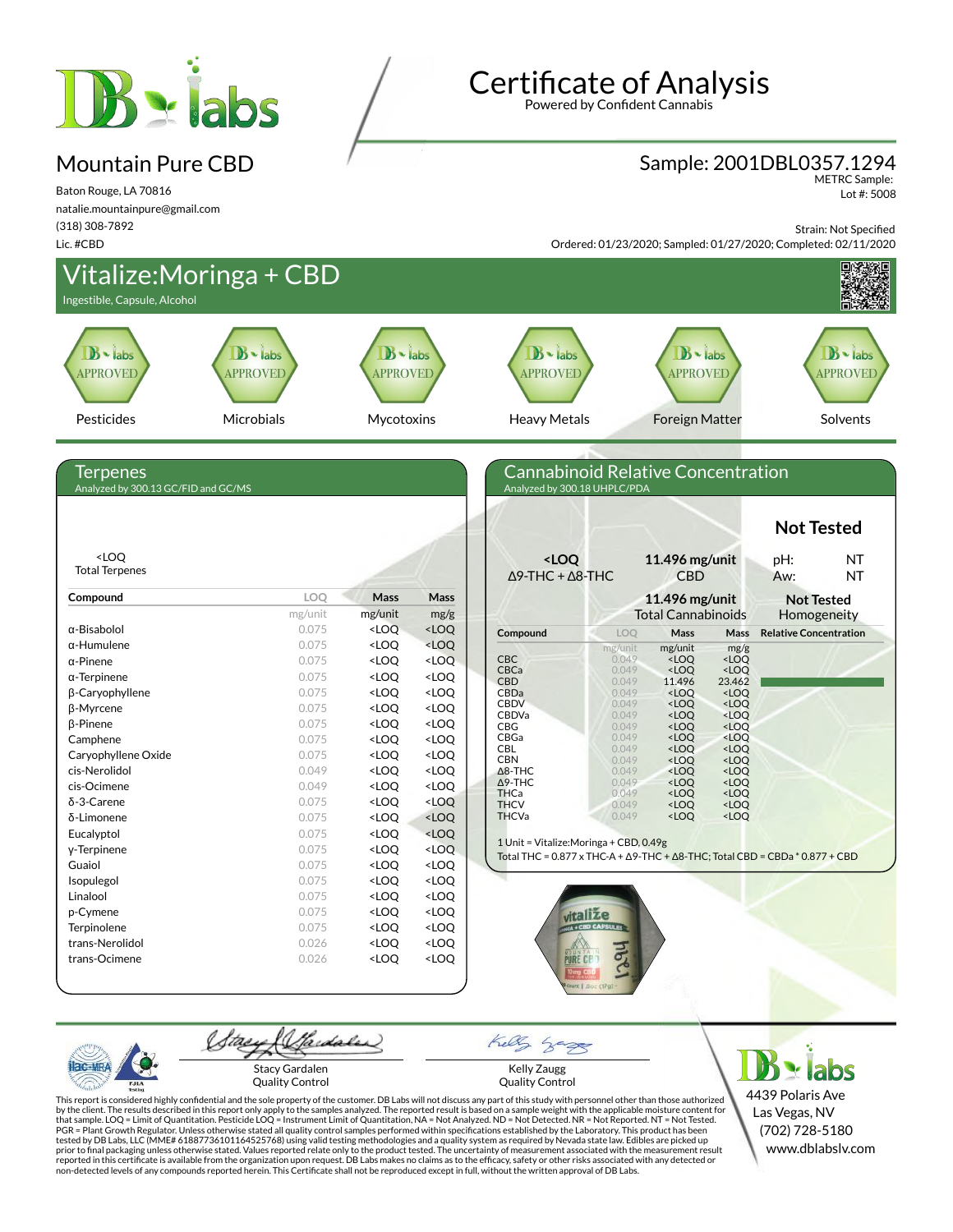

Baton Rouge, LA 70816 natalie.mountainpure@gmail.com (318) 308-7892 Lic. #CBD

## Vitalize:Moringa + CBD

Ingestible, Capsule, Alcohol

| Pesticides                              |            |       |                                  | Pass          |
|-----------------------------------------|------------|-------|----------------------------------|---------------|
| Analyzed by 300.9 LC/MS/MS and GC/MS/MS |            |       |                                  |               |
| Compound                                | <b>LOO</b> | Limit | Mass                             | <b>Status</b> |
|                                         | PPB        | PPB   | <b>PPR</b>                       |               |
| Abamectin                               | 10         | 200   | <loo< th=""><th>Pass</th></loo<> | Pass          |
| Acequinocyl                             | 10         | 4000  | <loo< th=""><th>Pass</th></loo<> | Pass          |
| <b>Bifenazate</b>                       | 10         | 400   | <loo< th=""><th>Pass</th></loo<> | Pass          |
| <b>Bifenthrin</b>                       | 10         | 100   | <loo< th=""><th>Pass</th></loo<> | Pass          |
| Cyfluthrin                              | 10         | 2000  | <loo< th=""><th>Pass</th></loo<> | Pass          |
| Cypermethrin                            | 10         | 1000  | <loo< th=""><th>Pass</th></loo<> | Pass          |
| Daminozide                              | 10         | 800   | <loo< td=""><td>Pass</td></loo<> | Pass          |
| Dimethomorph                            | 10         | 2000  | <loq< th=""><th>Pass</th></loq<> | Pass          |
| Etoxazole                               | 10         | 400   | <loo< th=""><th>Pass</th></loo<> | Pass          |
| Fenhexamid                              | 10         | 1000  | <loo< th=""><th>Pass</th></loo<> | Pass          |
| Flonicamid                              | 10         | 1000  | <loo< th=""><th>Pass</th></loo<> | Pass          |
| Fludioxonil                             | 10         | 500   | <loo< th=""><th>Pass</th></loo<> | Pass          |
| Imidacloprid                            | 10         | 500   | <loo< th=""><th>Pass</th></loo<> | Pass          |
| Myclobutanil                            | 10         | 400   | <loo< th=""><th>Pass</th></loo<> | Pass          |
| Paclobutrazol                           | 10         | 400   | <loo< th=""><th>Pass</th></loo<> | Pass          |
| Piperonyl Butoxide                      | 10         | 3000  | <loq< th=""><th>Pass</th></loq<> | Pass          |
| Pyrethrins                              | 10         | 2000  | <loo< th=""><th>Pass</th></loo<> | Pass          |
| Ouintozene                              | 10         | 800   | <loo< th=""><th>Pass</th></loo<> | Pass          |
| Spinetoram                              | 10         | 1000  | <loo< th=""><th>Pass</th></loo<> | Pass          |
| Spinosad                                | 10         | 1000  | <loo< th=""><th>Pass</th></loo<> | Pass          |
| Spirotetramat                           | 10         | 1000  | <loo< th=""><th>Pass</th></loo<> | Pass          |
| Thiamethoxam                            | 10         | 400   | <loo< th=""><th>Pass</th></loo<> | Pass          |
| Trifloxystrobin                         | 10         | 1000  | <loo< th=""><th>Pass</th></loo<> | Pass          |
| <b>Plant Growth Regulators</b>          | 10         | 50    | <loo< th=""><th>Pass</th></loo<> | Pass          |
|                                         |            |       |                                  |               |

## Certificate of Analysis

Powered by Confident Cannabis

#### Sample: 2001DBL0357.1294

METRC Sample: Lot #: 5008

Strain: Not Specified

Ordered: 01/23/2020; Sampled: 01/27/2020; Completed: 02/11/2020



| <b>Microbials</b><br>Analyzed by 300.1 Plating/QPCR |                                 |        |                                  | Pass          |
|-----------------------------------------------------|---------------------------------|--------|----------------------------------|---------------|
| <b>Quantitative Analysis</b>                        | LOO                             | I imit | Mass                             | <b>Status</b> |
|                                                     | CFU/g                           | CFU/g  | CFU/g                            |               |
| Aerobic Bacteria                                    | 900                             | 100000 | <loo< td=""><td>Pass</td></loo<> | Pass          |
| Bile-Tolerant Gram-Negative Bacteria                | 90                              | 1000   | <loo< td=""><td>Pass</td></loo<> | Pass          |
| Coliforms                                           | 90                              | 1000   | <loo< td=""><td>Pass</td></loo<> | Pass          |
| <b>Qualitative Analysis</b>                         | <b>Detected or Not Detected</b> |        |                                  | <b>Status</b> |
| E. Coli                                             | Not Detected                    |        |                                  | Pass          |
| Salmonella                                          | Not Detected                    |        |                                  | Pass          |

| <b>Mycotoxins</b><br>Analyzed by 300.2 Elisa |     |       |                                  | Pass          |
|----------------------------------------------|-----|-------|----------------------------------|---------------|
| Mycotoxin                                    | LOO | Limit | Mass                             | <b>Status</b> |
|                                              | PPB | PPB   | <b>PPB</b>                       |               |
| Aflatoxins                                   | 4.0 | 20.0  | 4.5                              | Pass          |
| Ochratoxin A                                 | 20  | 20.0  | <loo< td=""><td>Pass</td></loo<> | Pass          |

| <b>Heavy Metals</b><br>Analyzed by 300.8 ICP/MS |          |       |                                  | Pass          |
|-------------------------------------------------|----------|-------|----------------------------------|---------------|
| Element                                         | LOO      | Limit | Mass                             | <b>Status</b> |
|                                                 | PPB      | PPB   | <b>PPB</b>                       |               |
| Arsenic                                         | 22       | 2000  | 53                               | Pass          |
| Cadmium                                         | $22^{1}$ | 820   | $<$ LOQ                          | Pass          |
| Lead                                            | 22       | 1200  | 229                              | Pass          |
| Mercury                                         | 22       | 400   | <loo< td=""><td>Pass</td></loo<> | Pass          |

| <b>Residual Solvents</b><br>Analyzed by 300.13 GC/FID and GC/MS |            |            |                                         | Pass          |
|-----------------------------------------------------------------|------------|------------|-----------------------------------------|---------------|
| Compound                                                        | loo        | Limit      | Mass                                    | <b>Status</b> |
|                                                                 | <b>PPM</b> | <b>PPM</b> | <b>PPM</b>                              |               |
| <b>Butanes</b>                                                  | 98         | 500        | <loq< td=""><td><b>Pass</b></td></loq<> | <b>Pass</b>   |
| Heptanes                                                        | 98         | 500        | <loo< td=""><td>Pass</td></loo<>        | Pass          |
| Propane                                                         | 98         | 500        | <loo< td=""><td>Pass</td></loo<>        | Pass          |

Sadales tae Stacy Gardalen Quality Control

 $398$ Kelly Zaugg Quality Control

Kelly

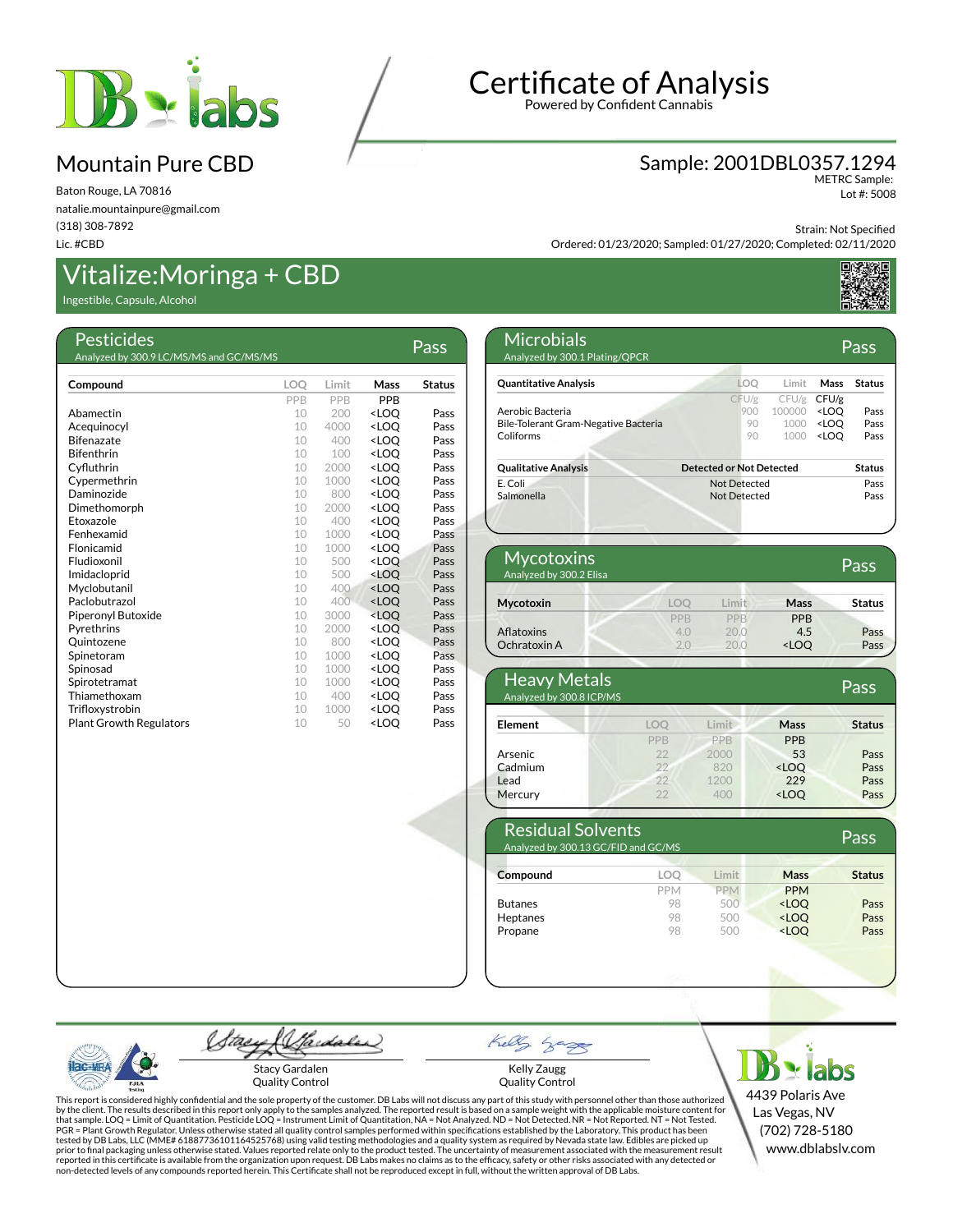

Baton Rouge, LA 70816 natalie.mountainpure@gmail.com (318) 308-7892 Lic. #CBD

## Vitalize:Moringa + CBD

Ingestible, Capsule, Alcohol



Powered by Confident Cannabis

#### Sample: 2001DBL0357.1294

METRC Sample: Lot #: 5008

Strain: Not Specified

Ordered: 01/23/2020; Sampled: 01/27/2020; Completed: 02/11/2020



| Cannabinoids                                                                                                                                                      | vitalize<br><b>ID CAPSULES</b><br>Lor<br>MOUNTA<br><b>PURE CB</b><br>count   .6oz (17g) - | Cannabinoids<br>CBC<br>CBCa<br><b>CBD</b><br>CBDa<br><b>CBDV</b><br>CBDVa<br>CBG<br>CBGa<br><b>CBL</b><br><b>CBN</b><br>$\Delta$ 8-THC<br>∆9-THC<br><b>THCa</b><br><b>THCV</b><br><b>THCVa</b>                    |                                                                                                                                                                                                                                                 |                                                                                                                                                                                                                                                                   |                                                                                                 |
|-------------------------------------------------------------------------------------------------------------------------------------------------------------------|-------------------------------------------------------------------------------------------|-------------------------------------------------------------------------------------------------------------------------------------------------------------------------------------------------------------------|-------------------------------------------------------------------------------------------------------------------------------------------------------------------------------------------------------------------------------------------------|-------------------------------------------------------------------------------------------------------------------------------------------------------------------------------------------------------------------------------------------------------------------|-------------------------------------------------------------------------------------------------|
| <loq< th=""><th>11.496<br/>mg/unit</th><th>Cannabinoid Profile<br/>Analyzed by 300.18 UHPLC/PDA<br/>Cannabinoid</th><th>Mass</th><th>Mass</th><th>LOQ</th></loq<> | 11.496<br>mg/unit                                                                         | Cannabinoid Profile<br>Analyzed by 300.18 UHPLC/PDA<br>Cannabinoid                                                                                                                                                | Mass                                                                                                                                                                                                                                            | Mass                                                                                                                                                                                                                                                              | LOQ                                                                                             |
| $\Delta$ 9-THC + $\Delta$ 8-THC                                                                                                                                   | <b>CBD</b>                                                                                | <b>CBC</b><br>CBCa<br>CBD<br>CBDa                                                                                                                                                                                 | mg/unit<br>$<$ LOQ<br>$<$ LOQ<br>11.496<br>$<$ LOQ                                                                                                                                                                                              | mg/g<br><loq<br><math>&lt;</math>LOQ<br/>23.462<br/><math>&lt;</math>LOQ</loq<br>                                                                                                                                                                                 | mg/unit<br>0.049<br>0.049<br>0.049<br>0.049                                                     |
| 11.496<br>mg/unit                                                                                                                                                 | <b>NT</b>                                                                                 | <b>CBDV</b><br><b>CBDVa</b><br><b>CBG</b><br><b>CBGa</b><br><b>CBL</b><br><b>CBN</b><br>$\triangle$ 8-THC<br>$\Delta$ 9-THC<br><b>THCa</b><br><b>THCV</b><br><b>THCVa</b><br><b>Total THC</b><br><b>Total CBD</b> | <loq<br><math>&lt;</math>LOQ<br/><math>&lt;</math>LOQ<br/><math>&lt;</math>LOQ<br/><math>&lt;</math>LOQ<br/><loq<br><loq<br><loq<br><loq<br><loq<br><loq<br><b>ND</b><br/>11.496</loq<br></loq<br></loq<br></loq<br></loq<br></loq<br></loq<br> | $<$ LOQ<br><loq<br><math>&lt;</math>LOQ<br/><loq<br><math>&lt;</math>LOQ<br/><math>&lt;</math>LOQ<br/><math>&lt;</math>LOQ<br/><math>&lt;</math>LOQ<br/><math>&lt;</math>LOQ<br/><loq<br><math>&lt;</math>LOQ<br/><b>ND</b><br/>23.462</loq<br></loq<br></loq<br> | 0.049<br>0.049<br>0.049<br>0.049<br>0.049<br>0.049<br>0.049<br>0.049<br>0.049<br>0.049<br>0.049 |
| <b>Total Cannabinoids</b>                                                                                                                                         | Moisture<br>1 Unit = Vitalize: Moringa + CBD, 0.49g                                       | Total                                                                                                                                                                                                             | 11.496                                                                                                                                                                                                                                          | 23.462                                                                                                                                                                                                                                                            |                                                                                                 |

Saidaler tae Kelly  $8 - 7$ Kelly Zaugg Stacy Gardalen Quality Control Quality Control

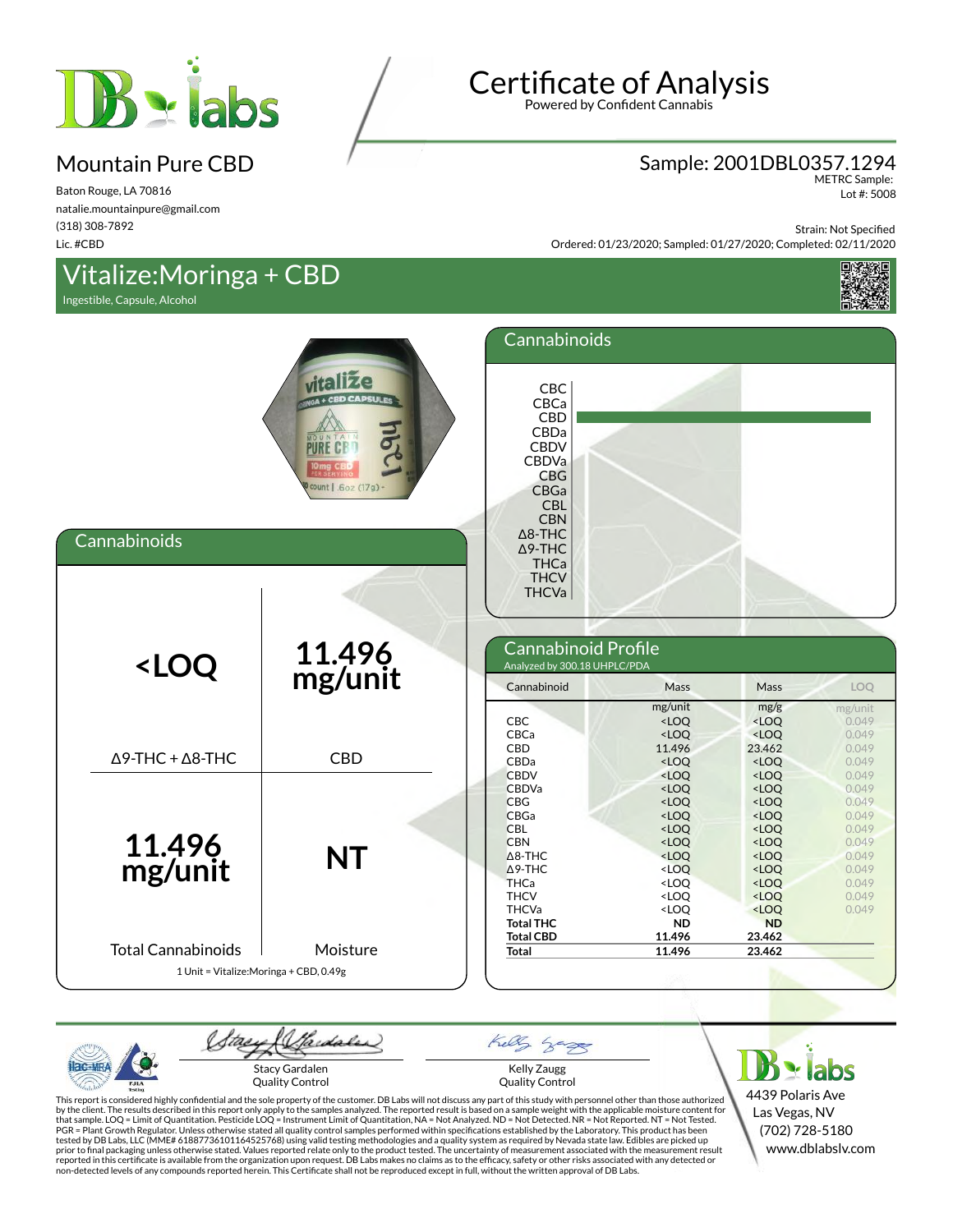

Baton Rouge, LA 70816 natalie.mountainpure@gmail.com (318) 308-7892 Lic. #CBD

## Vitalize:Moringa + CBD

Ingestible, Capsule, Alcohol

## Certificate of Analysis

Powered by Confident Cannabis

#### Sample: 2001DBL0357.1294

METRC Sample: Lot #: 5008

Strain: Not Specified

Ordered: 01/23/2020; Sampled: 01/27/2020; Completed: 02/11/2020



#### **Terpenes** Analyzed by 300.13 GC/FID and GC/MS

| Compound            | <b>LOO</b> | Mass                                                                          | Mass                                              |                       |
|---------------------|------------|-------------------------------------------------------------------------------|---------------------------------------------------|-----------------------|
|                     | mg/unit    | mg/unit                                                                       | mg/g                                              |                       |
| $\alpha$ -Bisabolol | 0.075      | <loq< th=""><th><loq< th=""><th></th></loq<></th></loq<>                      | <loq< th=""><th></th></loq<>                      |                       |
| $\alpha$ -Humulene  | 0.075      | <loq< th=""><th><loq< th=""><th></th></loq<></th></loq<>                      | <loq< th=""><th></th></loq<>                      |                       |
| $\alpha$ -Pinene    | 0.075      | <loq< th=""><th><loq< th=""><th><math>&lt;</math>LOO</th></loq<></th></loq<>  | <loq< th=""><th><math>&lt;</math>LOO</th></loq<>  | $<$ LOO               |
| $\alpha$ -Terpinene | 0.075      | <loq< th=""><th><loq< th=""><th><b>Total Terpenes</b></th></loq<></th></loq<> | <loq< th=""><th><b>Total Terpenes</b></th></loq<> | <b>Total Terpenes</b> |
| β-Caryophyllene     | 0.075      | <loq< th=""><th><loq< th=""><th></th></loq<></th></loq<>                      | <loq< th=""><th></th></loq<>                      |                       |
| β-Myrcene           | 0.075      | <loq< th=""><th><loq< th=""><th></th></loq<></th></loq<>                      | <loq< th=""><th></th></loq<>                      |                       |
| $\beta$ -Pinene     | 0.075      | <loq< th=""><th><loq< th=""><th></th></loq<></th></loq<>                      | <loq< th=""><th></th></loq<>                      |                       |
| Camphene            | 0.075      | <loo< th=""><th><math>&lt;</math>LOO</th><th></th></loo<>                     | $<$ LOO                                           |                       |
| Caryophyllene Oxide | 0.075      | <loq< th=""><th><loq< th=""><th></th></loq<></th></loq<>                      | <loq< th=""><th></th></loq<>                      |                       |
| cis-Nerolidol       | 0.049      | <loq< th=""><th><loq< th=""><th></th></loq<></th></loq<>                      | <loq< th=""><th></th></loq<>                      |                       |
| cis-Ocimene         | 0.049      | <loq< th=""><th><loq< th=""><th></th></loq<></th></loq<>                      | <loq< th=""><th></th></loq<>                      |                       |
| $\delta$ -3-Carene  | 0.075      | <loq< th=""><th><loq< th=""><th></th></loq<></th></loq<>                      | <loq< th=""><th></th></loq<>                      |                       |
| δ-Limonene          | 0.075      | <loq< th=""><th><loq< th=""><th></th></loq<></th></loq<>                      | <loq< th=""><th></th></loq<>                      |                       |
| Eucalyptol          | 0.075      | <loq< th=""><th><loq< th=""><th></th></loq<></th></loq<>                      | <loq< th=""><th></th></loq<>                      |                       |
| y-Terpinene         | 0.075      | <loq< th=""><th><loq< th=""><th></th></loq<></th></loq<>                      | <loq< th=""><th></th></loq<>                      |                       |
| Guaiol              | 0.075      | <loq< th=""><th><loq< th=""><th></th></loq<></th></loq<>                      | <loq< th=""><th></th></loq<>                      |                       |
| Isopulegol          | 0.075      | <loq< th=""><th><loq< th=""><th></th></loq<></th></loq<>                      | <loq< th=""><th></th></loq<>                      |                       |
| Linalool            | 0.075      | <loq< th=""><th><loq< th=""><th></th></loq<></th></loq<>                      | <loq< th=""><th></th></loq<>                      |                       |
| p-Cymene            | 0.075      | <loq< th=""><th><loq< th=""><th></th></loq<></th></loq<>                      | <loq< th=""><th></th></loq<>                      |                       |
| Terpinolene         | 0.075      | <loq< th=""><th><loq< th=""><th></th></loq<></th></loq<>                      | <loq< th=""><th></th></loq<>                      |                       |
| trans-Nerolidol     | 0.026      | <loq< th=""><th><loq< th=""><th></th></loq<></th></loq<>                      | <loq< th=""><th></th></loq<>                      |                       |
| trans-Ocimene       | 0.026      | <loq< th=""><th><loq< th=""><th></th></loq<></th></loq<>                      | <loq< th=""><th></th></loq<>                      |                       |
|                     |            |                                                                               |                                                   |                       |
|                     |            |                                                                               |                                                   |                       |
|                     |            |                                                                               |                                                   |                       |
|                     |            |                                                                               |                                                   |                       |
|                     |            |                                                                               |                                                   |                       |
|                     |            |                                                                               |                                                   |                       |

Saidaler tae Stacy Gardalen Quality Control

 $8 - 78$ Kelly Zaugg Quality Control

Kelly

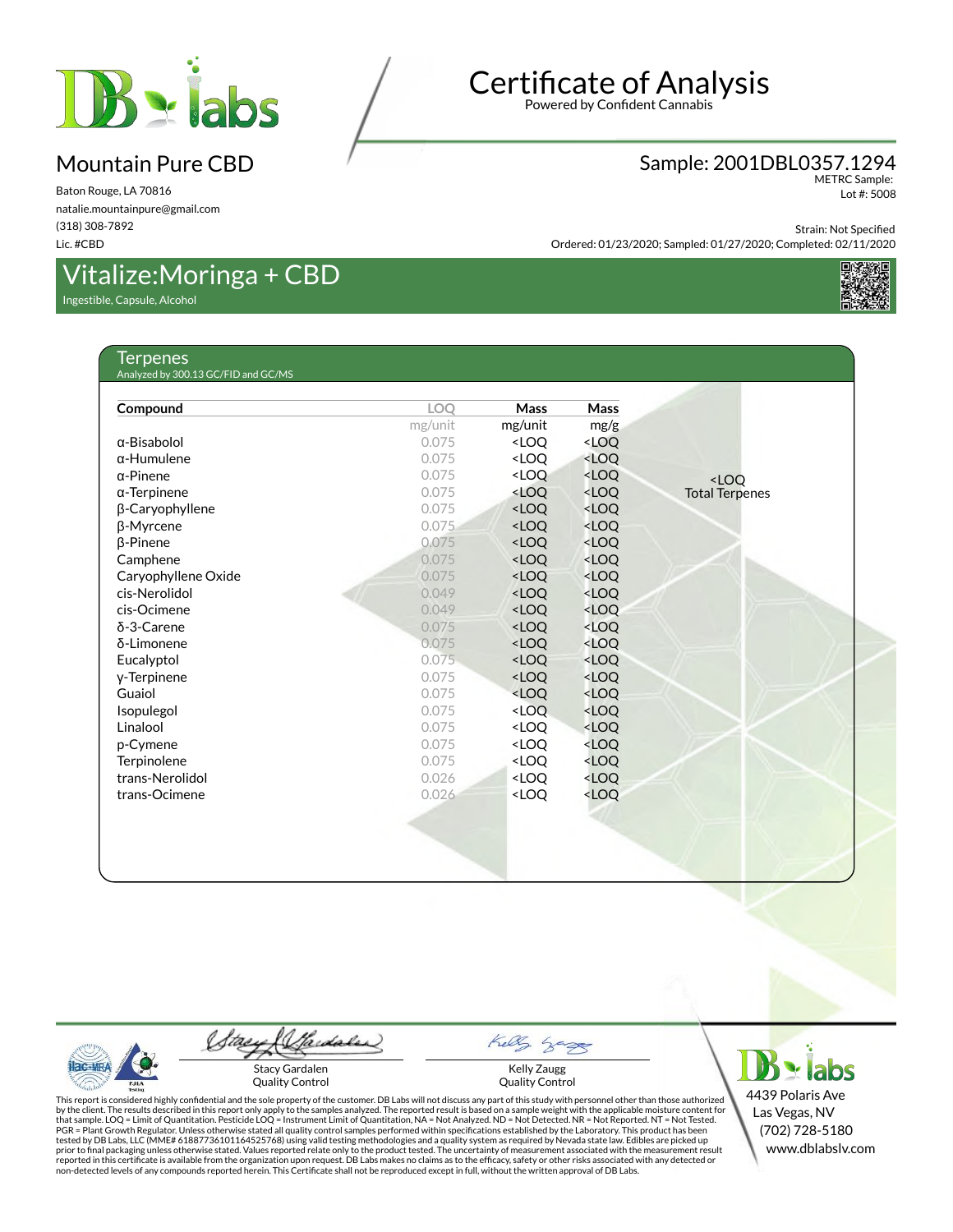

Baton Rouge, LA 70816 natalie.mountainpure@gmail.com (318) 308-7892 Lic. #CBD

## Vitalize:Moringa + CBD

Ingestible, Capsule, Alcohol

# Certificate of Analysis

Powered by Confident Cannabis

#### Sample: 2001DBL0357.1294

METRC Sample: Lot #: 5008

Strain: Not Specified

Ordered: 01/23/2020; Sampled: 01/27/2020; Completed: 02/11/2020



# **Microbials** Analyzed by 300.1 Plating/QPCR Pass **Quantitative Analysis LOQ Limit Mass Status** CFU/g CFU/g CFU/g Aerobic Bacteria **Australia** 200 100000 <LOQ Pass **abs** Bile-Tolerant Gram-Negative Bacteria 1900 1000 <LOQ Pass Coliforms 90 1000 <LOQ Pass **PPROVED Qualitative Analysis Detected or Not Detected Status** E. Coli Pass and Collected Pass and Collected Pass and Pass and Pass and Pass and Pass and Pass and Pass and Pass and Pass and Pass and Pass and Pass and Pass and Pass and Pass and Pass and Pass and Pass and Pass and Pass Salmonella Not Detected Pass Foreign Matter Pass and the Community of the Community of the Community of the Community of the Pass labs **APPROVEI**

TNC = Too Numerous to Count

Sadales Kelly  $\mathbf{B}$  - labs Stacy Gardalen Kelly Zaugg Quality Control Quality Control PJL/

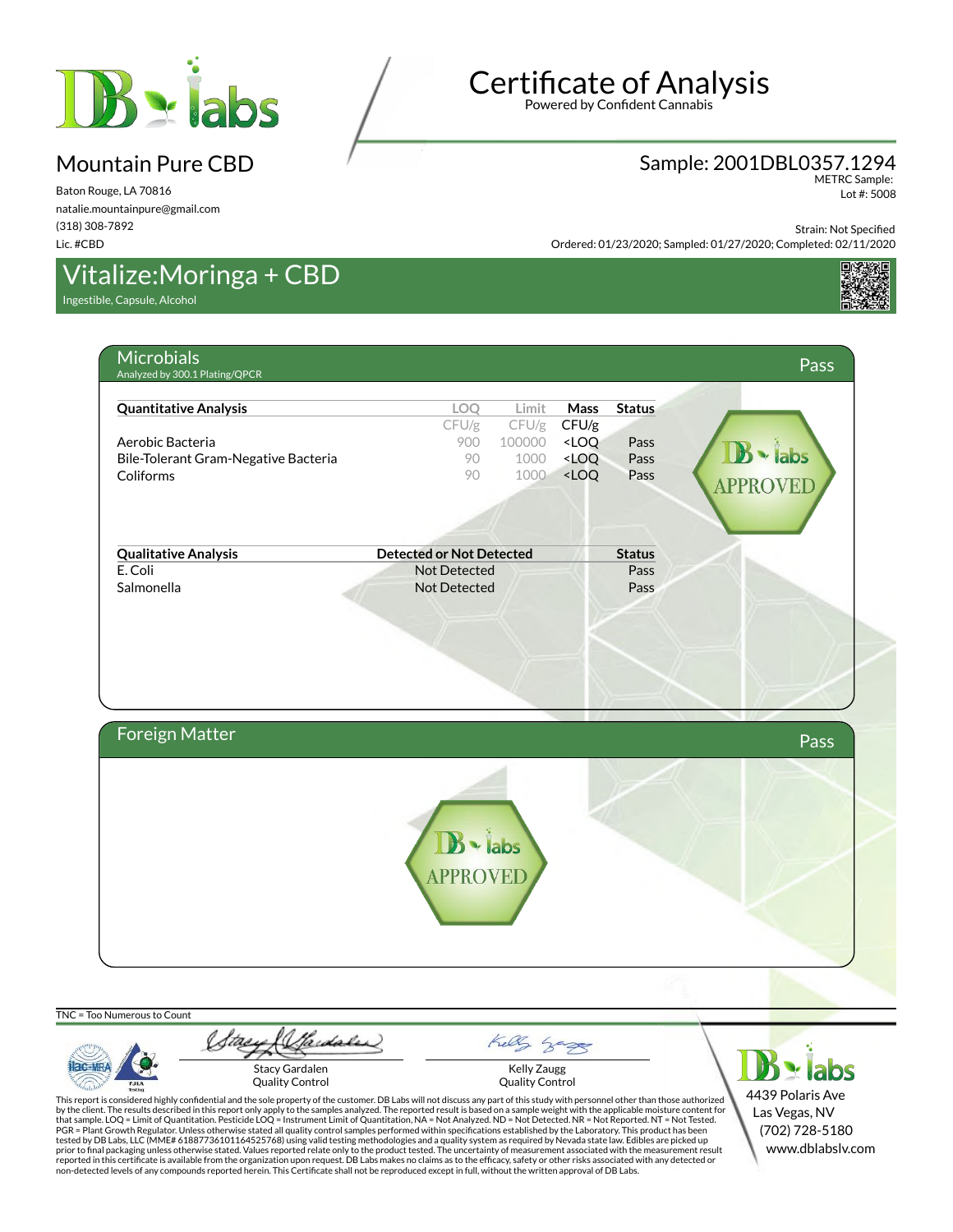

Baton Rouge, LA 70816 natalie.mountainpure@gmail.com (318) 308-7892 Lic. #CBD

## Vitalize:Moringa + CBD

Ingestible, Capsule, Alcohol

## Certificate of Analysis

Powered by Confident Cannabis

#### Sample: 2001DBL0357.1294

METRC Sample: Lot #: 5008

Strain: Not Specified

Ordered: 01/23/2020; Sampled: 01/27/2020; Completed: 02/11/2020



#### Pesticides/Plant Growth Regulators\* Analyzed by 300.9 LC/MS/MS and GC/MS/MS Pass **Compound LOQ Limit Mass Status** PPB PPB PPB Abamectin 10 200 <LOQ Pass labs Acequinocyl **Acequinocyl 10 4000 <LOQ Pass** Bifenazate 10 400 <LOQ Pass **PPROVED** Bifenthrin 200 and 200 and 200 and 200 and 200 and 200 and 200 and 200 and 201 and 201 and 201 and 201 and 201 CyØuthrin 10 2000 <LOQ Pass Cypermethrin 10 1000 <LOQ Pass Daminozide\* 10 800 <LOQ Pass Dimethomorph 10 2000 <LOQ Pass Etoxazole 10 400 <LOQ Pass Fenhexamid Pass and the Contract of the Contract of the Contract of the Pass Pass Flonicamid 10 1000 <LOQ Pass Fludioxonil 10 500 <LOQ Pass Imidacloprid 10 500 <LOQ Pass Myclobutanil 10 400 <LOQ Pass Paclobutrazol\* 10 400 <LOQ Pass Piperonyl Butoxide **10 3000 <LOQ** Pass Plant Growth Regulators 10 50 <LOQ Pass Pyrethrins **Properties** 2000 **CDQ** Pass Quintozene 10 800 <LOQ Pass Spinetoram 10 1000 <LOQ Pass Spinosad **10 1000 <LOQ** Pass Spirotetramat 10 1000 <LOQ Pass Thiamethoxam 10 400 <LOQ Pass Trifloxystrobin 10 1000 <LOQ Pass

Notes:

Gardales Stacy Gardalen Quality Control



 $B \times$ labs 4439 Polaris Ave Las Vegas, NV (702) 728-5180 www.dblabslv.com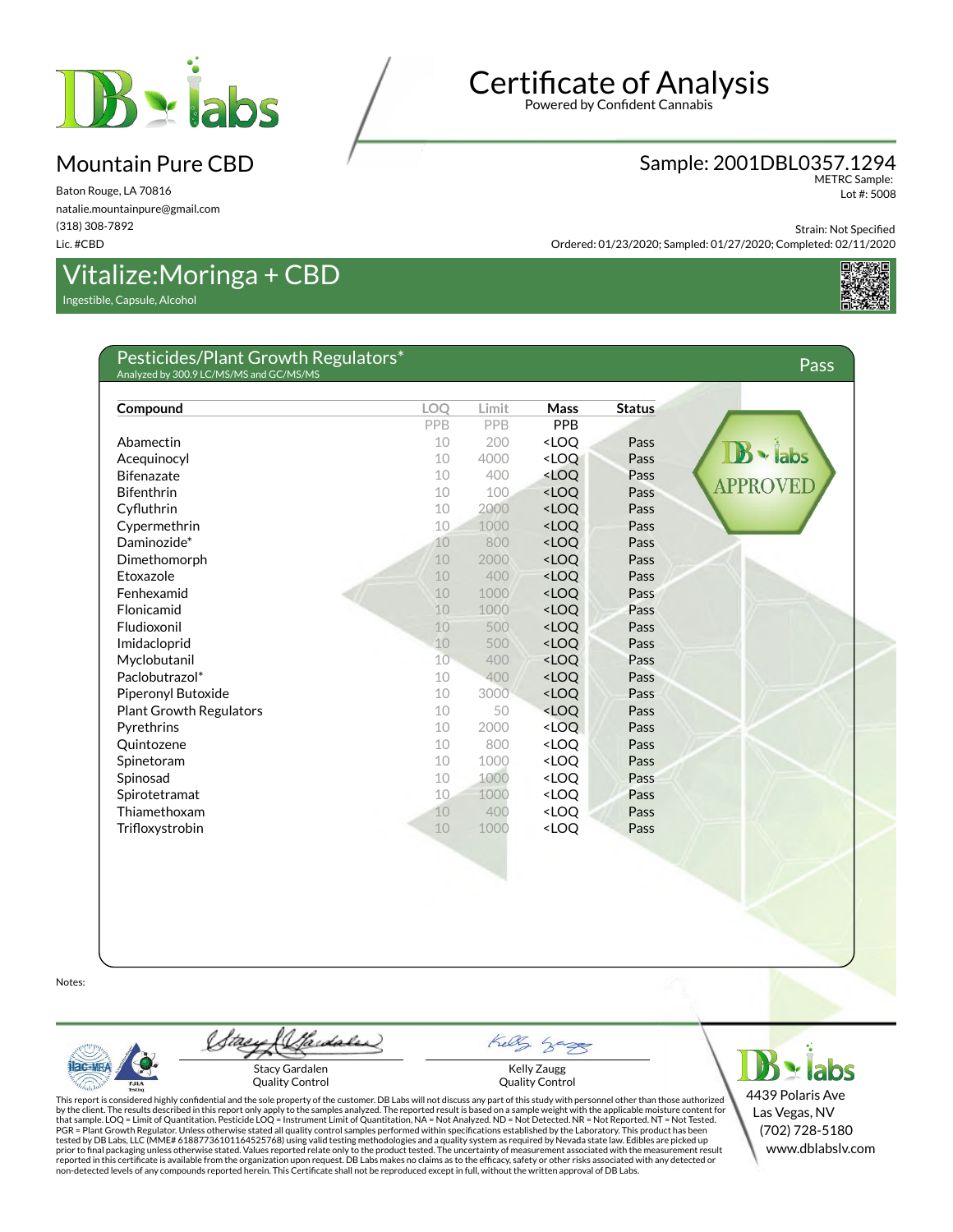

Baton Rouge, LA 70816 natalie.mountainpure@gmail.com (318) 308-7892 Lic. #CBD

## Vitalize:Moringa + CBD

Ingestible, Capsule, Alcohol

# Certificate of Analysis

Powered by Confident Cannabis

#### Sample: 2001DBL0357.1294 METRC Sample:

Lot #: 5008

Strain: Not Specified

Ordered: 01/23/2020; Sampled: 01/27/2020; Completed: 02/11/2020



#### Residual Solvents RESIQUAL SOLVETILS<br>Analyzed by 300.13 GC/FID and GC/MS Passed by 300.13 GC/FID and GC/MS Passed by 300.13 GC/FID and GC/MS **Compound LOQ Limit Mass Status** PPM **PPM** PPM Butanes 98 500 <LOQ Pass abs Heptane 200 98 500 <LOQ Pass Propane 200 98 500 <LOQ Pass **PPROVED**



Saidaler Stacy Gardalen Quality Control



 $\mathbf{B}$  - labs 4439 Polaris Ave Las Vegas, NV (702) 728-5180 www.dblabslv.com